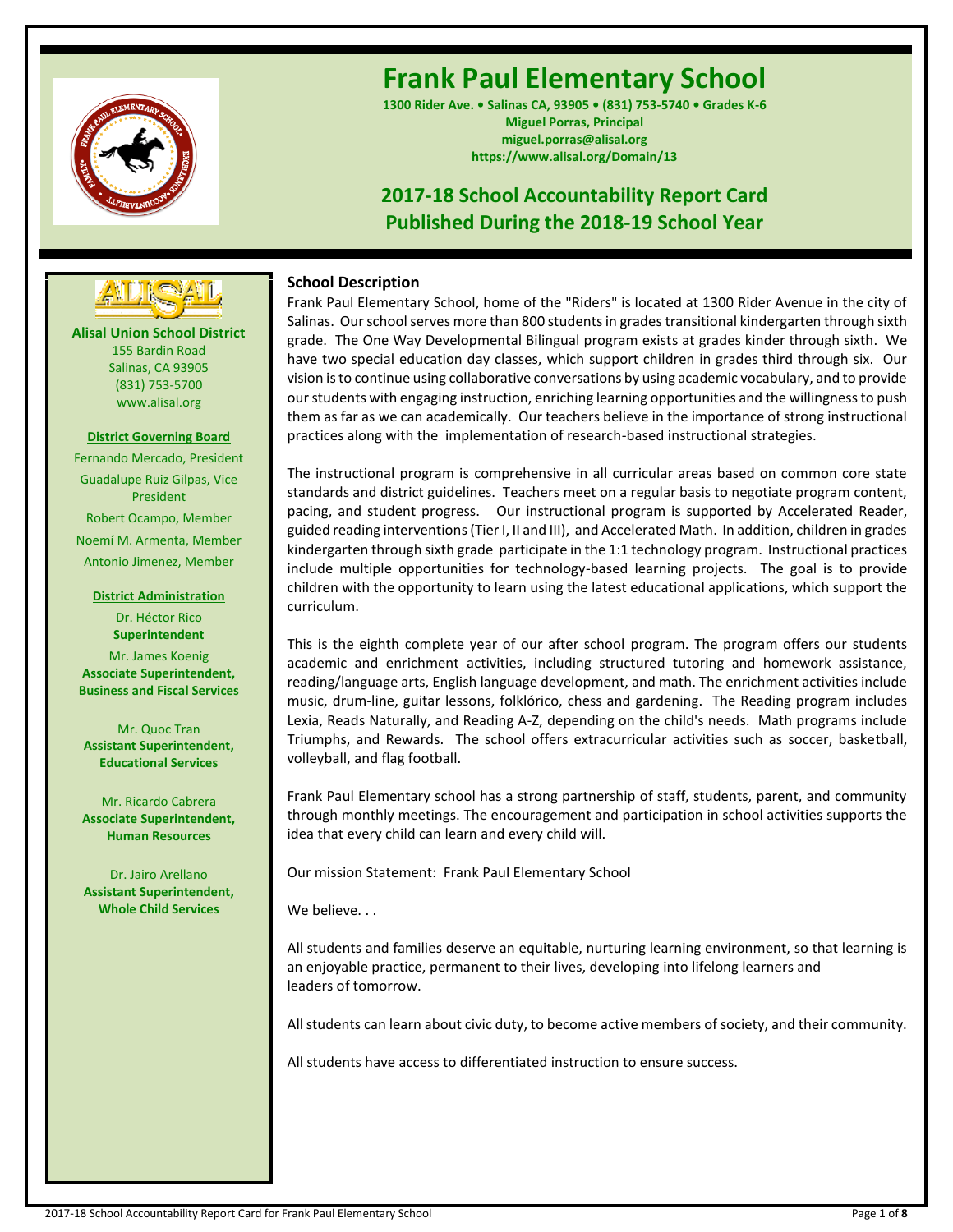## **About the SARC**

By February 1 of each year, every school in California is required by state law to publish a School Accountability Report Card (SARC). The SARC contains information about the condition and performance of each California public school. Under the Local Control Funding Formula (LCFF) all local educational agencies (LEAs) are required to prepare a Local Control and Accountability Plan (LCAP), which describes how they intend to meet annual school-specific goals for all pupils, with specific activities to address state and local priorities. Additionally, data reported in an LCAP is to be consistent with data reported in the SARC.

- For more information about SARC requirements, see the California Department of Education (CDE) SARC web page at [https://www.cde.ca.gov/ta/ac/sa/.](https://www.cde.ca.gov/ta/ac/sa/)
- For more information about the LCFF or LCAP, see the CDE LCFF web page at [https://www.cde.ca.gov/fg/aa/lc/.](https://www.cde.ca.gov/fg/aa/lc/)
- For additional information about the school, parents/guardians and community members should contact the school principal or the district office.

| 2017-18 Student Enrollment by Grade Level       |     |  |  |  |
|-------------------------------------------------|-----|--|--|--|
| <b>Number of Students</b><br><b>Grade Level</b> |     |  |  |  |
| Kindergarten                                    | 137 |  |  |  |
| Grade 1                                         | 112 |  |  |  |
| Grade 2                                         | 96  |  |  |  |
| Grade 3                                         | 96  |  |  |  |
| Grade 4                                         | 133 |  |  |  |
| Grade 5                                         | 122 |  |  |  |
| Grade 6                                         | 121 |  |  |  |
| <b>Total Enrollment</b>                         | 817 |  |  |  |

| 2017-18 Student Enrollment by Group    |                                    |  |  |  |
|----------------------------------------|------------------------------------|--|--|--|
| <b>Group</b>                           | <b>Percent of Total Enrollment</b> |  |  |  |
| <b>Black or African American</b>       | 0.0                                |  |  |  |
| American Indian or Alaska Native       | 0.0                                |  |  |  |
| Asian                                  | 0.0                                |  |  |  |
| Filipino                               | 0.2                                |  |  |  |
| <b>Hispanic or Latino</b>              | 90.1                               |  |  |  |
| Native Hawaiian or Pacific Islander    | 0.0                                |  |  |  |
| White                                  | 0.5                                |  |  |  |
| <b>Socioeconomically Disadvantaged</b> | 99.0                               |  |  |  |
| <b>English Learners</b>                | 85.3                               |  |  |  |
| <b>Students with Disabilities</b>      | 7.5                                |  |  |  |
| lFoster Youth                          | 0.0                                |  |  |  |

## **A. Conditions of Learning**

### **State Priority: Basic**

The SARC provides the following information relevant to the State priority: Basic (Priority 1):

- Degree to which teachers are appropriately assigned and fully credentialed in the subject area and for the pupils they are teaching;
- Pupils have access to standards-aligned instructional materials; and • School facilities are maintained in good repair

| <b>Teacher Credentials</b>                         |           |           |       |  |  |
|----------------------------------------------------|-----------|-----------|-------|--|--|
| <b>Frank Paul Elementary School</b>                | $16 - 17$ | $17 - 18$ | 18-19 |  |  |
| <b>With Full Credential</b>                        | 31        | 29        | 28    |  |  |
| Without Full Credential                            | 6         | 6         | 2     |  |  |
| <b>Teaching Outside Subject Area of Competence</b> | O         | o         |       |  |  |
| <b>Alisal Union School District</b>                | $16 - 17$ | $17 - 18$ | 18-19 |  |  |
| <b>With Full Credential</b>                        |           |           |       |  |  |
| <b>Without Full Credential</b>                     |           |           |       |  |  |
| <b>Teaching Outside Subject Area of Competence</b> |           |           |       |  |  |

| Teacher Misassignments and Vacant Teacher Positions at this School       |  |  |  |  |  |  |  |
|--------------------------------------------------------------------------|--|--|--|--|--|--|--|
| <b>Frank Paul Elementary School</b><br>$18-19$<br>$17 - 18$<br>$16 - 17$ |  |  |  |  |  |  |  |
| Teachers of English Learners                                             |  |  |  |  |  |  |  |
| <b>Total Teacher Misassignments</b>                                      |  |  |  |  |  |  |  |
| <b>Vacant Teacher Positions</b>                                          |  |  |  |  |  |  |  |

Note: "Misassignments" refers to the number of positions filled by teachers who lack legal authorization to teach that grade level, subject area, student group, etc.

\*Total Teacher Misassignments includes the number of Misassignments of Teachers of English Learners.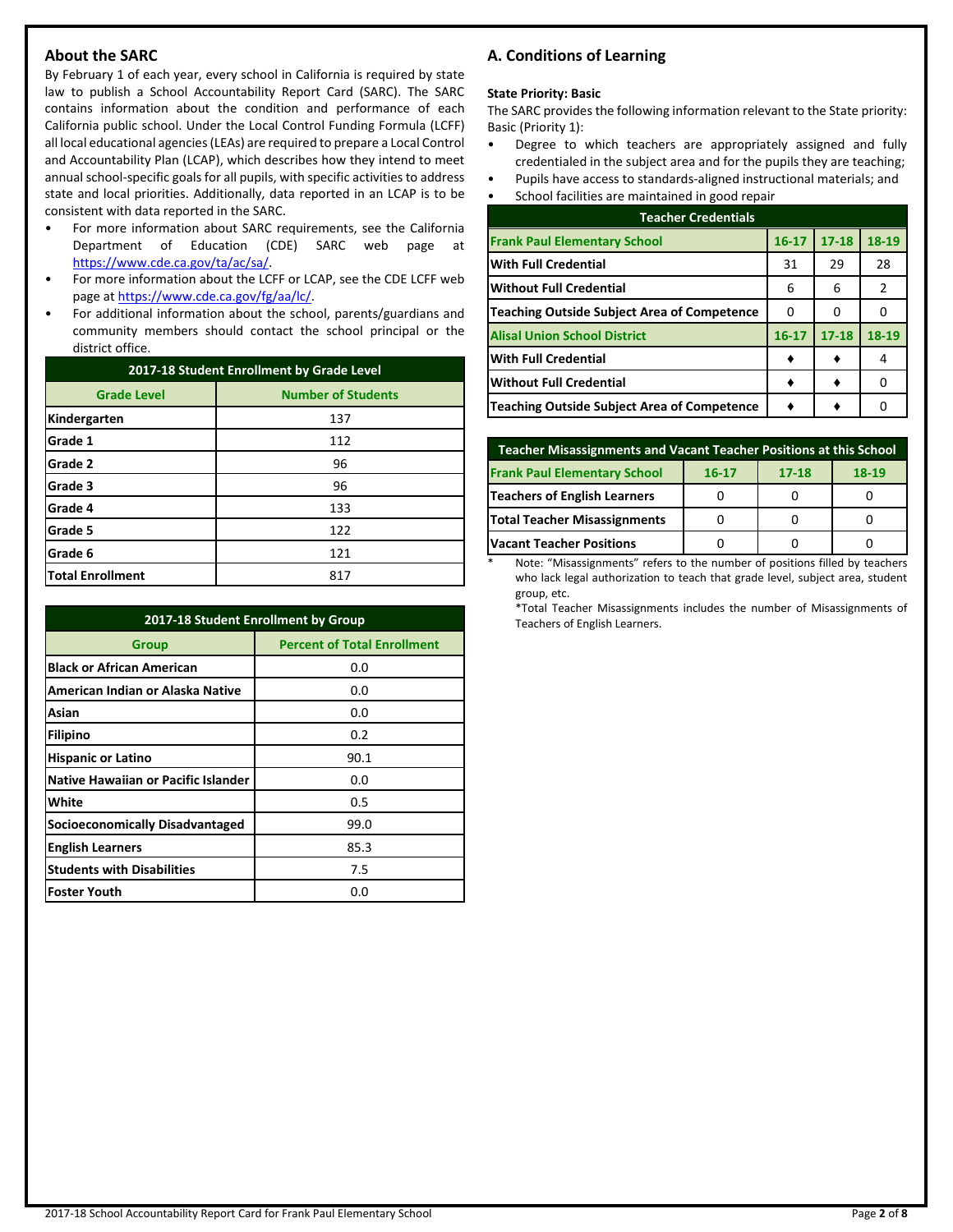## **Quality, Currency, Availability of Textbooks and Instructional Materials (School Year 2018-19)**

In order to meet requirements for common core state standards (CCSS), materials were updated as part of the 2018 adoption.

K-6 Wonders is used to teach all Language Arts standards. In K-6, teachers use Eureka Math.

| <b>Textbooks and Instructional Materials</b><br>Year and month in which data were collected: 2018 |                                                                                                          |          |  |  |  |  |
|---------------------------------------------------------------------------------------------------|----------------------------------------------------------------------------------------------------------|----------|--|--|--|--|
| <b>Core Curriculum Area</b>                                                                       | <b>Textbooks and Instructional Materials/Year of Adoption</b>                                            |          |  |  |  |  |
| <b>Reading/Language Arts</b>                                                                      | McMillan / McGraw-Hill, Wonders- K-3, Adopted 2017<br>McMillan / McGraw-Hill, Wonders- 4-6, Adopted 2018 |          |  |  |  |  |
|                                                                                                   | The textbooks listed are from most recent adoption:                                                      | Yes      |  |  |  |  |
|                                                                                                   | Percent of students lacking their own assigned textbook:                                                 | 0        |  |  |  |  |
| <b>Mathematics</b>                                                                                | Eureka Math, Adopted 2018<br>The textbooks listed are from most recent adoption:                         | Yes      |  |  |  |  |
|                                                                                                   | Percent of students lacking their own assigned textbook:                                                 | $\Omega$ |  |  |  |  |
| <b>Science</b>                                                                                    | Delta Foss- (Kinder-5th grades) - Adopted 2007<br>McGraw-Hill- (6th grade) - Adopted 2006                |          |  |  |  |  |
|                                                                                                   | The textbooks listed are from most recent adoption:                                                      | Yes      |  |  |  |  |
|                                                                                                   | Percent of students lacking their own assigned textbook:                                                 | 0        |  |  |  |  |
| <b>History-Social Science</b>                                                                     | McGraw-Hill, Vistas-Adopted 2006                                                                         |          |  |  |  |  |
|                                                                                                   | The textbooks listed are from most recent adoption:                                                      | Yes      |  |  |  |  |
|                                                                                                   | Percent of students lacking their own assigned textbook:                                                 | 0        |  |  |  |  |

Note: Cells with N/A values do not require data.

## **School Facility Conditions and Planned Improvements (Most Recent Year)**

Frank Paul School provides a safe and clean environment for learning. Our custodial staff consists of a lead day custodian and two evening custodians. Each classroom, restroom, and office is cleaned daily. District personnel maintain landscaping and provide other operational services. If the need arises, a work order is placed and repairs are made.

Frank Paul is a 29-year-old modular school, with an additional 10 rooms added two years ago. The school consists of 33 regular classrooms and four preschool classrooms, one of which is an outside facility, which rents out the space. Our school has only three permanent buildings: our multipurpose room and two classrooms. Our multipurpose room serves as our cafeteria and events center. In case of inclement weather we use our satellite cafeteria to help manage the number of children out a the same time.

| <b>School Facility Good Repair Status (Most Recent Year)</b><br>Year and month in which data were collected: August, 2018 |                      |                                                            |  |  |
|---------------------------------------------------------------------------------------------------------------------------|----------------------|------------------------------------------------------------|--|--|
| <b>System Inspected</b>                                                                                                   | <b>Repair Status</b> | <b>Repair Needed and</b><br><b>Action Taken or Planned</b> |  |  |
| Systems:<br>Gas Leaks, Mechanical/HVAC, Sewer                                                                             | Good                 |                                                            |  |  |
| Interior:<br><b>Interior Surfaces</b>                                                                                     | Good                 |                                                            |  |  |
| <b>Cleanliness:</b><br>Overall Cleanliness, Pest/Vermin Infestation                                                       | Good                 |                                                            |  |  |
| Electrical:<br>Electrical                                                                                                 | Good                 |                                                            |  |  |
| <b>Restrooms/Fountains:</b><br>Restrooms, Sinks/ Fountains                                                                | Good                 |                                                            |  |  |
| Safety:<br>Fire Safety, Hazardous Materials                                                                               | Good                 |                                                            |  |  |
| Structural:<br>Structural Damage, Roofs                                                                                   | Good                 |                                                            |  |  |
| External:<br>Playground/School Grounds, Windows/Doors/Gates/Fences                                                        | Good                 |                                                            |  |  |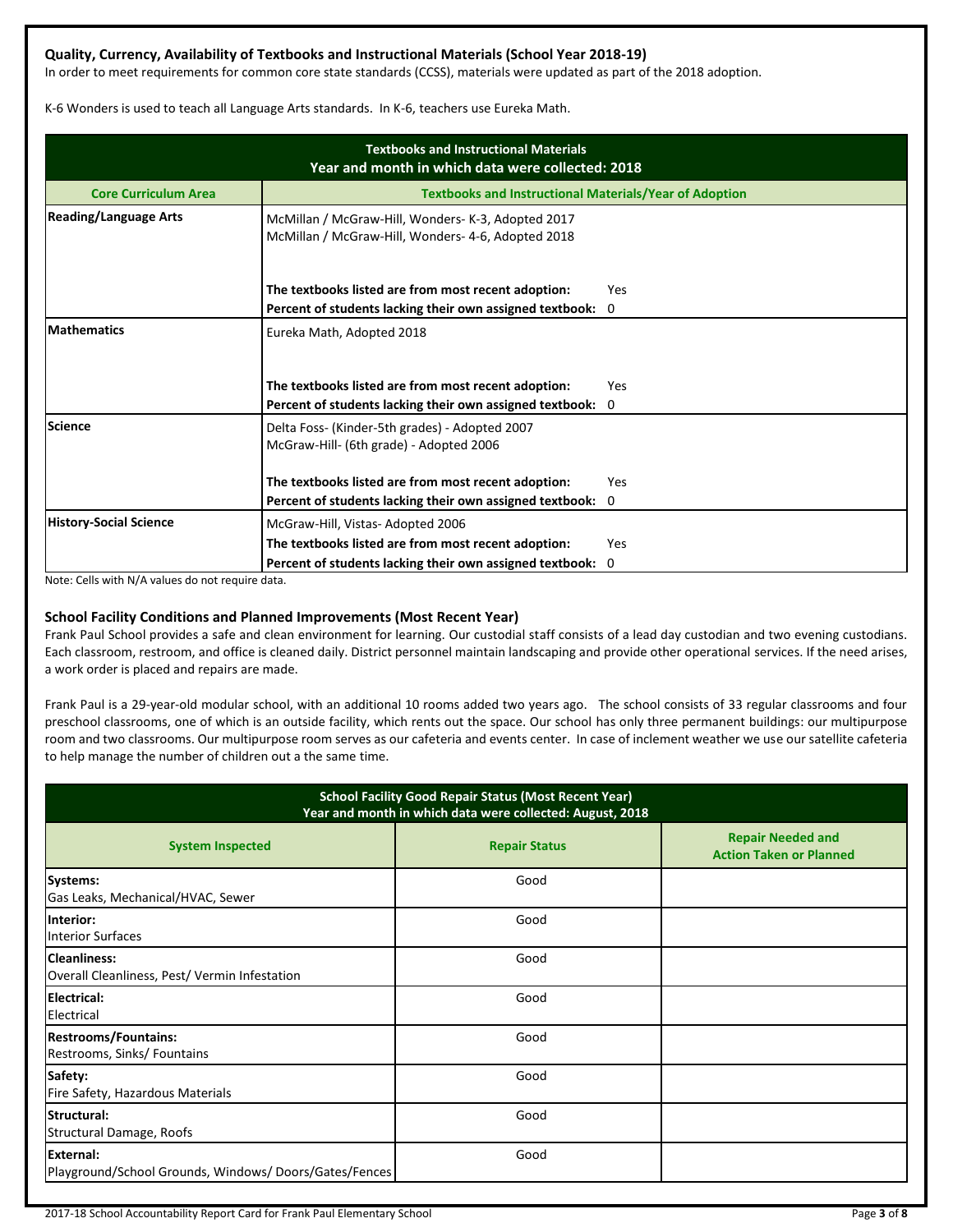| <b>School Facility Good Repair Status (Most Recent Year)</b><br>Year and month in which data were collected: August, 2018 |           |  |  |  |  |
|---------------------------------------------------------------------------------------------------------------------------|-----------|--|--|--|--|
| <b>Repair Needed and</b><br><b>Repair Status</b><br><b>System Inspected</b><br><b>Action Taken or Planned</b>             |           |  |  |  |  |
| <b>Overall Rating</b>                                                                                                     | Exemplary |  |  |  |  |

## **B. Pupil Outcomes**

#### **State Priority: Pupil Achievement**

The SARC provides the following information relevant to the State priority: Pupil Achievement (Priority 4):

- **Statewide assessments** (i.e., California Assessment of Student Performance and Progress [CAASPP] System, which includes the Smarter Balanced Summative Assessments for students in the general education population and the California Alternate Assessments [CAAs] for English language arts/literacy [ELA] and mathematics given in grades three through eight and grade eleven. Only eligible students may participate in the administration of the CAAs. CAAs items are aligned with alternate achievement standards, which are linked with the Common Core State Standards [CCSS] for students with the most significant cognitive disabilities); and
- The percentage of students who have successfully completed courses that satisfy the requirements for entrance to the University of California and the California State University, or career technical education sequences or programs of study

| 2017-18 CAASPP Results for All Students |                                                                                     |                                  |         |              |         |           |
|-----------------------------------------|-------------------------------------------------------------------------------------|----------------------------------|---------|--------------|---------|-----------|
|                                         | Percent of Students Meeting or Exceeding the State Standards<br>(grades 3-8 and 11) |                                  |         |              |         |           |
| <b>Subject</b>                          |                                                                                     | <b>School</b><br><b>District</b> |         | <b>State</b> |         |           |
|                                         | $16 - 17$                                                                           | $17 - 18$                        | $16-17$ | $17 - 18$    | $16-17$ | $17 - 18$ |
| <b>ELA</b>                              | 26.0                                                                                | 25.0                             | 28.0    | 32.0         | 48.0    | 50.0      |
| Math                                    | 22.0                                                                                | 18.0                             | 21.0    | 23.0         | 37.0    | 38.0      |
| .                                       | and the contract of the contract of                                                 |                                  |         |              | .       |           |

Note: Percentages are not calculated when the number of students tested is ten or less, either because the number of students in this category is too small for statistical accuracy or to protect student privacy.

Note: ELA and mathematics test results include the Smarter Balanced Summative Assessment and the CAA. The "Percent Met or Exceeded" is calculated by taking the total number of students who met or exceeded the standard on the Smarter Balanced Summative Assessment plus the total number of students who met the standard (i.e., achieved Level 3–Alternate) on the CAAs divided by the total number of students who participated in both assessments.

| <b>CAASPP Test Results in Science for All Students</b>                                                     |                                  |           |           |           |           |              |
|------------------------------------------------------------------------------------------------------------|----------------------------------|-----------|-----------|-----------|-----------|--------------|
| <b>Percent of Students Scoring at Proficient or Advanced</b><br>(meeting or exceeding the state standards) |                                  |           |           |           |           |              |
| <b>Subject</b>                                                                                             | <b>District</b><br><b>School</b> |           |           |           |           | <b>State</b> |
|                                                                                                            | $16 - 17$                        | $17 - 18$ | $16 - 17$ | $17 - 18$ | $16 - 17$ | $17 - 18$    |
|                                                                                                            |                                  |           |           |           |           |              |

Note: Cells with N/A values do not require data.

Note: The 2016–17 and 2017–18 data are not available. The CDE is developing a new science assessment based on the Next Generation Science Standards for California Public Schools (CA NGSS). The CAST was pilot-tested in spring 2017 and field-tested in spring 2018. The CAST will be administered operationally during the 2018–19 school year. The CAA for Science was pilot-tested for two years (i.e., 2016–17 and 2017–18) and the CAA for Science will be field-tested in 2018–19.

Note: Science test results include the CAST and the CAA for Science. The "Percent Met or Exceeded" is calculated by taking the total number of students who met or exceeded the standard on the CAST plus the total number of students who met the standard (i.e., achieved Level 3–Alternate) on the CAA for Science divided by the total number of students who participated on both assessments.

#### **State Priority: Other Pupil Outcomes**

The SARC provides the following information relevant to the State priority: Other Pupil Outcomes (Priority 8):

• Pupil outcomes in the subject area of physical education

| Grade | 2017-18 Percent of Students Meeting Fitness Standards |        |        |
|-------|-------------------------------------------------------|--------|--------|
| Level | 4 of 6                                                | 5 of 6 | 6 of 6 |
|       | 14.5                                                  | 13 7   | 8.5    |

Percentages are not calculated when the number of students tested is ten or less, either because the number of students in this category is too small for statistical accuracy or to protect student privacy.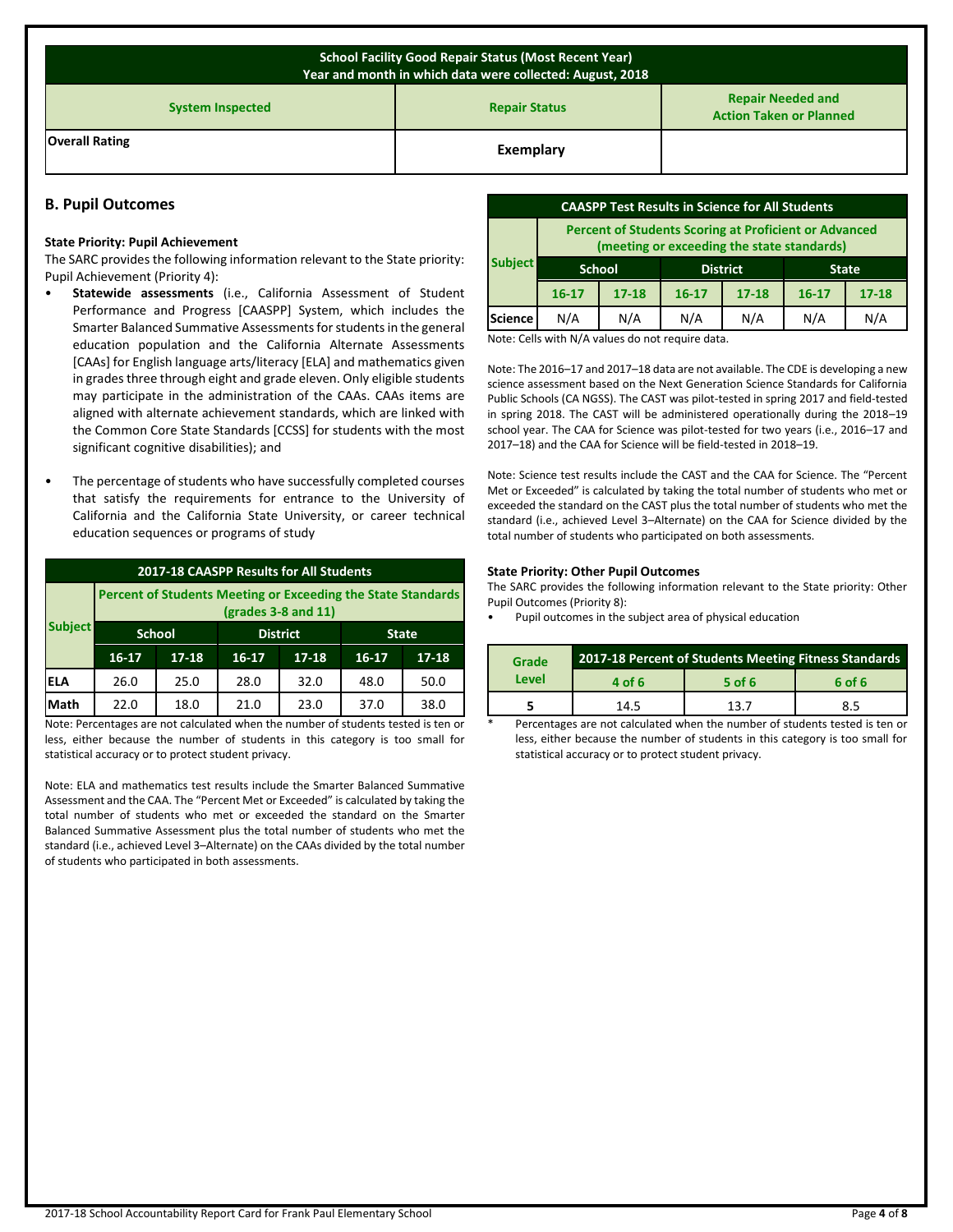| School Year 2017-18 CAASPP Assessment Results - English Language Arts (ELA)<br>Disaggregated by Student Groups, Grades Three through Eight and Eleven |                                       |                                |                                       |                                          |  |
|-------------------------------------------------------------------------------------------------------------------------------------------------------|---------------------------------------|--------------------------------|---------------------------------------|------------------------------------------|--|
| <b>Student Group</b>                                                                                                                                  | <b>Total</b><br><b>Enrollment</b>     | <b>Number</b><br><b>Tested</b> | <b>Percent</b><br><b>Tested</b>       | <b>Percent</b><br><b>Met or Exceeded</b> |  |
| <b>All Students</b>                                                                                                                                   | 466                                   | 464                            | 99.57                                 | 25.43                                    |  |
| Male                                                                                                                                                  | 254                                   | 253                            | 99.61                                 | 21.74                                    |  |
| Female                                                                                                                                                | 212                                   | 211                            | 99.53                                 | 29.86                                    |  |
| <b>Filipino</b>                                                                                                                                       | $-$                                   | $- -$                          | $-$                                   | $-$                                      |  |
| <b>Hispanic or Latino</b>                                                                                                                             | 440                                   | 438                            | 99.55                                 | 25.57                                    |  |
| White                                                                                                                                                 | $\hspace{0.05cm}$ – $\hspace{0.05cm}$ | --                             | $\hspace{0.05cm}$ – $\hspace{0.05cm}$ | --                                       |  |
| <b>Two or More Races</b>                                                                                                                              | --                                    | --                             | --                                    |                                          |  |
| <b>Socioeconomically Disadvantaged</b>                                                                                                                | 456                                   | 454                            | 99.56                                 | 25.11                                    |  |
| <b>English Learners</b>                                                                                                                               | 428                                   | 426                            | 99.53                                 | 24.88                                    |  |
| <b>Students with Disabilities</b>                                                                                                                     | 62                                    | 62                             | 100.00                                | 1.61                                     |  |
| <b>Students Receiving Migrant Education Services</b>                                                                                                  | 13                                    | 13                             | 100.00                                | 15.38                                    |  |
| <b>Foster Youth</b>                                                                                                                                   | --                                    | --                             | --                                    |                                          |  |

Note: ELA test results include the Smarter Balanced Summative Assessment and the CAA. The "Percent Met or Exceeded" is calculated by taking the total number of students who met or exceeded the standard on the Smarter Balanced Summative Assessment plus the total number of students who met the standard (i.e., achieved Level 3–Alternate) on the CAAs divided by the total number of students who participated in both assessments.

Note: Double dashes (--) appear in the table when the number of students is ten or less, either because the number of students in this category is too small for statistical accuracy or to protect student privacy.

Note: The number of students tested includes all students who participated in the test whether they received a score or not; however, the number of students tested is not the number that was used to calculate the achievement level percentages. The achievement level percentages are calculated using only students who received scores.

| School Year 2017-18 CAASPP Assessment Results - Mathematics<br>Disaggregated by Student Groups, Grades Three through Eight and Eleven                                      |       |       |       |       |  |  |  |
|----------------------------------------------------------------------------------------------------------------------------------------------------------------------------|-------|-------|-------|-------|--|--|--|
| <b>Total</b><br><b>Number</b><br><b>Percent</b><br><b>Percent</b><br><b>Student Group</b><br><b>Enrollment</b><br><b>Met or Exceeded</b><br><b>Tested</b><br><b>Tested</b> |       |       |       |       |  |  |  |
| <b>All Students</b>                                                                                                                                                        | 466   | 464   | 99.57 | 17.75 |  |  |  |
| <b>Male</b>                                                                                                                                                                | 254   | 253   | 99.61 | 16.33 |  |  |  |
| Female                                                                                                                                                                     | 212   | 211   | 99.53 | 19.43 |  |  |  |
| <b>Filipino</b>                                                                                                                                                            | --    | $- -$ | --    | --    |  |  |  |
| <b>Hispanic or Latino</b>                                                                                                                                                  | 440   | 438   | 99.55 | 17.89 |  |  |  |
| White                                                                                                                                                                      | --    | --    | --    | --    |  |  |  |
| <b>Two or More Races</b>                                                                                                                                                   | $- -$ | --    | --    | $- -$ |  |  |  |
| <b>Socioeconomically Disadvantaged</b>                                                                                                                                     | 456   | 454   | 99.56 | 17.92 |  |  |  |
| <b>English Learners</b>                                                                                                                                                    | 428   | 426   | 99.53 | 17.45 |  |  |  |
| <b>Students with Disabilities</b>                                                                                                                                          | 62    | 62    | 100   | 1.61  |  |  |  |
| <b>Students Receiving Migrant Education Services</b>                                                                                                                       | 13    | 13    | 100   | 8.33  |  |  |  |
| <b>Foster Youth</b>                                                                                                                                                        | --    | --    | --    |       |  |  |  |

Note: Mathematics test results include the Smarter Balanced Summative Assessment and the CAA. The "Percent Met or Exceeded" is calculated by taking the total number of students who met or exceeded the standard on the Smarter Balanced Summative Assessment plus the total number of students who met the standard (i.e., achieved Level 3–Alternate) on the CAAs divided by the total number of students who participated in both assessments.

Note: Double dashes (--) appear in the table when the number of students is ten or less, either because the number of students in this category is too small for statistical accuracy or to protect student privacy.

Note: The number of students tested includes all students who participated in the test whether they received a score or not; however, the number of students tested is not the number that was used to calculate the achievement level percentages. The achievement level percentages are calculated using only students who received scores.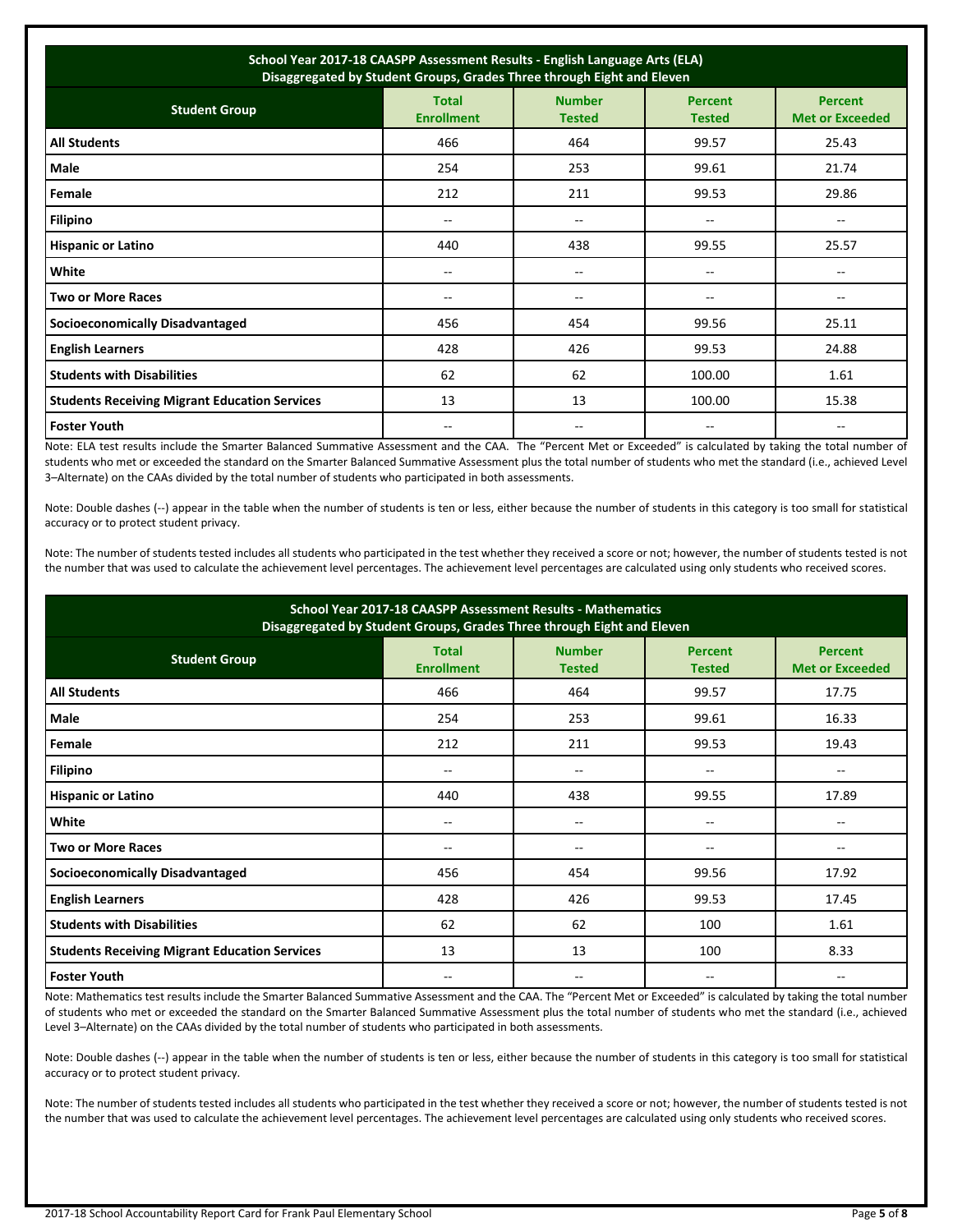## **C. Engagement**

#### **State Priority: Parental Involvement**

The SARC provides the following information relevant to the State priority: Parental Involvement (Priority 3):

• Efforts the school district makes to seek parent input in making decisions for the school district and each school site

### **Opportunities for Parental Involvement (School Year 2018-19)**

Frank Paul encourages our parents to participate in several organizations and activities. There are a variety of opportunities for parent involvement depending on their interests. Throughout the 2017-18 school year, three stakeholders meetings were calendared to make sure parent ideas were heard by the Alisal Union School District. Along with these stakeholders meetings, School Site Council, and the assistance of administration, financial decisions were carefully calculated for all students. Meetings bring community organizations on campus to talk about services and provide them as needed. The English Language Advisory Committee (ELAC), which works alongside our School Site Council, discusses issues pertinent to English Learners and makes decisions accordingly. District English Learner Advisory Committee (DELAC) members represent our English Learner issues at the district level and update our members at our site. After school enrichment program tutorials provide ideas and activities that parents can use to help their children at home. For parent involvement opportunities at Frank Paul Elementary School, please contact the principal, Mr. Miguel Porras at (831) 753-5740.

#### **State Priority: School Climate**

The SARC provides the following information relevant to the State priority: School Climate (Priority 6):

- Pupil suspension rates;
- Pupil expulsion rates; and
- Other local measures on the sense of safety.

#### **School Safety Plan**

Maintaining a safe and orderly campus is our main concern. Staff members monitor the school grounds before and after school, at recess, and at lunch time. Teachers regularly review the rules for safe and responsible behavior and are active in making changes, which keep our students and staff prepared and safe. Visitors must enter the school through the main office, sign in, and receive a visitor's badge. This helps us account for all in the event of an emergency.

Our School Safety Plan is revised annually as was the case this year. The plan includes procedures for emergencies, exit routes, roles and responsibilities for staff members, and inventories of emergency supplies. We share the plan with all staff members at staff meetings. In addition, the school site council helps with revisions and approval. Students and staff practice fire and earthquake drills four times a year and lock-down procedures twice a year. In addition, we hold annual emergency preparedness training for staff, as needed. ALICE ( Alert Lockdown Inform Counter Evacuate ) trainings have trained administrators, students, and parents. These trainings are ongoing and make sure that our school remains a safe heaven for all students who enter our doors. Safety for all, continues to be one of our primary concerns!

| <b>Suspensions and Expulsions</b> |         |         |         |  |  |  |
|-----------------------------------|---------|---------|---------|--|--|--|
| <b>School</b>                     | 2015-16 | 2016-17 | 2017-18 |  |  |  |
| <b>Suspensions Rate</b>           | 0.0     | 0.0     | 1.2     |  |  |  |
| <b>Expulsions Rate</b>            | 0.0     | 0.0     | 0.0     |  |  |  |
| <b>District</b>                   | 2015-16 | 2016-17 | 2017-18 |  |  |  |
| <b>Suspensions Rate</b>           | 1.0     | 0.5     | 1.5     |  |  |  |
| <b>Expulsions Rate</b>            | 0.0     | 0.0     | 0.0     |  |  |  |
| <b>State</b>                      | 2015-16 | 2016-17 | 2017-18 |  |  |  |
| <b>Suspensions Rate</b>           | 3.7     | 3.7     | 3.5     |  |  |  |
| <b>Expulsions Rate</b>            | 0.1     | 0.1     | 0.1     |  |  |  |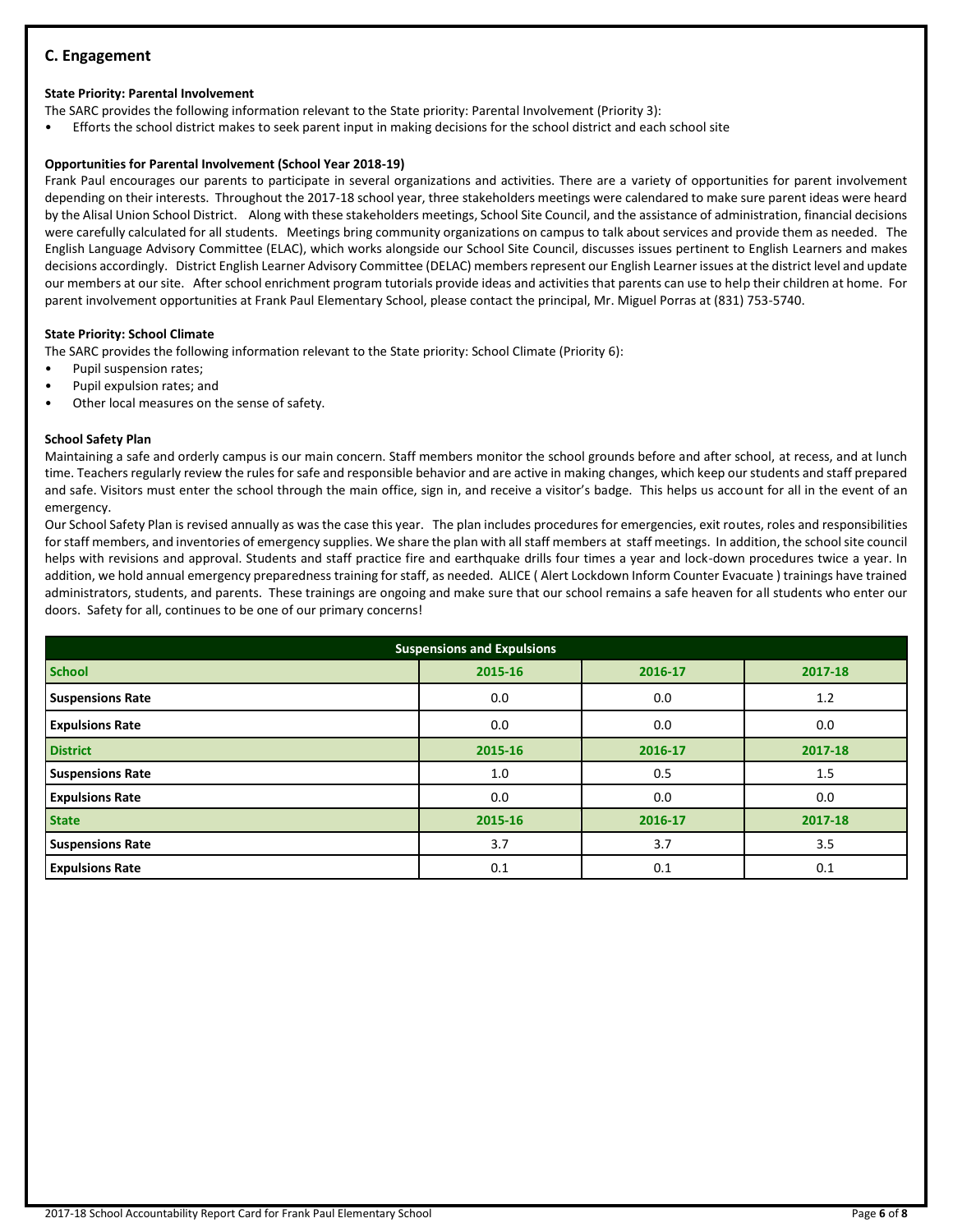## **D. Other SARC Information**

The information in this section is required to be in the SARC but is not included in the state priorities for LCFF.

| Academic Counselors and Other Support Staff at this School |    |  |  |  |
|------------------------------------------------------------|----|--|--|--|
| <b>Number of Full-Time Equivalent (FTE)</b>                |    |  |  |  |
| <b>Academic Counselor</b>                                  | ი  |  |  |  |
| <b>Counselor (Social/Behavioral or Career Development)</b> |    |  |  |  |
| Library Media Teacher (Librarian)                          |    |  |  |  |
| Library Media Services Staff (Paraprofessional)            | .5 |  |  |  |
| Psychologist                                               | .5 |  |  |  |
| <b>Social Worker</b>                                       |    |  |  |  |
| <b>Nurse</b>                                               | ი  |  |  |  |
| <b>Speech/Language/Hearing Specialist</b>                  | .5 |  |  |  |
| <b>Resource Specialist (non-teaching)</b>                  |    |  |  |  |
| Other                                                      | ი  |  |  |  |
| <b>Average Number of Students per Staff Member</b>         |    |  |  |  |
| <b>Academic Counselor</b>                                  |    |  |  |  |

One Full Time Equivalent (FTE) equals one staff member working full time; one FTE could also represent two staff members who each work 50 percent of full time.

| Average Class Size and Class Size Distribution (Elementary) |         |                           |         |                              |         |       |                         |       |   |    |                                 |   |
|-------------------------------------------------------------|---------|---------------------------|---------|------------------------------|---------|-------|-------------------------|-------|---|----|---------------------------------|---|
|                                                             |         |                           |         | <b>Number of Classrooms*</b> |         |       |                         |       |   |    |                                 |   |
| Grade                                                       |         | <b>Average Class Size</b> |         | $1 - 20$                     |         | 21-32 |                         | $33+$ |   |    |                                 |   |
|                                                             | 2015-16 | 2016-17                   | 2017-18 | $2015 - 16$                  | 2016-17 |       | 2017-18 2015-16 2016-17 |       |   |    | 2017-18 2015-16 2016-17 2017-18 |   |
| K                                                           | 29      | 25                        | 23      |                              |         |       | 3                       | 4     | 6 | ┻  |                                 |   |
|                                                             | 25      | 24                        | 28      |                              | 1       |       | 4                       | 3     | 4 |    |                                 |   |
| $\mathbf{2}$                                                | 25      | 24                        | 24      | $\overline{2}$               |         |       | 3                       | 4     | 4 |    |                                 |   |
| 3                                                           | 23      | 25                        | 24      | 3                            |         |       | $\overline{2}$          | 5     | 4 |    |                                 |   |
| 4                                                           | 31      | 29                        | 27      |                              |         |       | 3                       | 4     |   | ÷. |                                 | 2 |
| 5                                                           | 27      | 27                        | 29      | 1                            | 1       |       | 4                       | 3     | 4 |    |                                 |   |
| 6                                                           | 28      | 31                        | 26      | 1                            |         |       | 3                       | 4     | 4 |    |                                 |   |

\* Number of classes indicates how many classes fall into each size category (a range of total students per class).

## **Professional Development provided for Teachers**

The major areas of professional development for teachers in 2017-2018 included the following:

- Standards-based planning for instruction, learning and assessment
- Bilingual Transference (for teachers facilitating Alternative Bilingual Education classes)
- One Way Bilingual Program
- EngageNY/ Eureka Math
- Wonders Language Arts
- CCSS instruction
- Teaching to the Math standards (primary grade teachers)
- ELD instruction and lesson planning
- ELD: Integrated and Designated instruction
- Grade Level Team Planning
- Data analysis
- Purposeful teaching
- Strategic teaching
- Guided Reading
- ELPAC professional development
- ( Whole Child ) professional development on the social and emotional division

Professional development was delivered through staff meetings, GLT sessions, and professional development days. These areas of focus were selected according to the needs of students in ELA ( English Language Arts ), Math, and ELD ( English Language Development ). Teacher, parent, and administrative information along with suggestions were gathered after reviewing assessment data for all grade levels. Implementation of all professional development focused areas were developed with the assistance of administration, district directors, teachers and the instructional coach, After professional development was delivered, administration and the instructional coach made sure to support teachers in the areas of need.